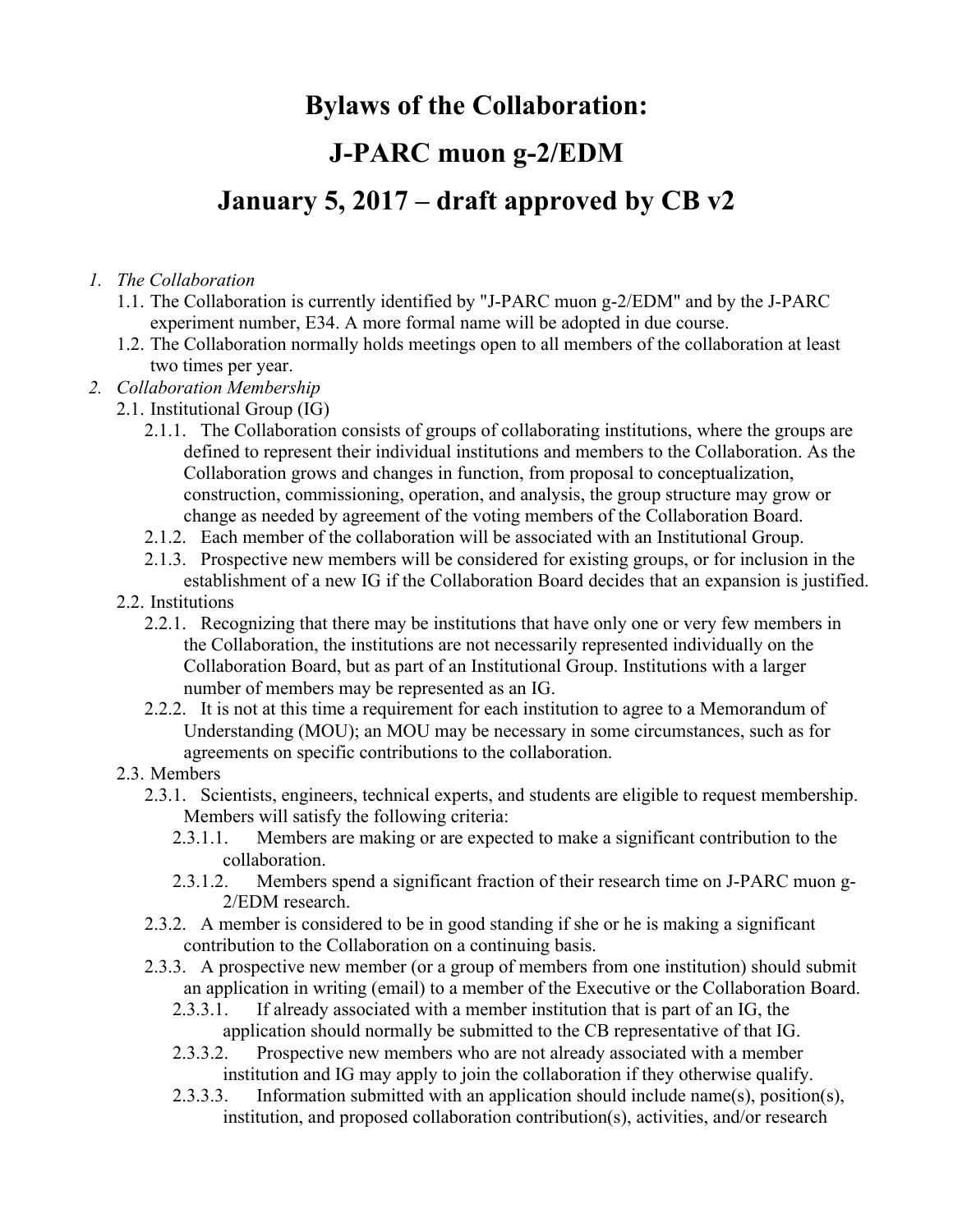interests. Additional information such as curriculum vitae may be submitted or may be requested by the Collaboration Board. A presentation at a subsequent Collaboration Meeting may be requested as an introduction of the member or institution to the Collaboration.

- 2.3.3.4. As stated in the next section, membership decisions will be made by the Collaboration Board.
- *3. Collaboration Board (CB)*
	- 3.1. Responsibilities
		- 3.1.1. The Collaboration Board makes all major decisions on policies and procedures of the Collaboration.
			- 3.1.1.1. This includes decisions on distribution of responsibilities and privileges among the institutions and IGs, such as publications, authorship, invited talks, and thesis topics, at least until these roles are taken by separate specialized committees in the Collaboration.
			- 3.1.1.2. Issues considered by the CB to be of major or fundamental importance to the entire collaboration may be referred to a vote of the membership.
		- 3.1.2. The CB receives applications, considers, and makes decisions on membership in the Collaboration, for groups, institutions, and individuals.
		- 3.1.3. The CB considers and makes decisions on changes in the structure of the Institutional Groups, such as additions, deletions, or reorganization of institutes and members within them.
		- 3.1.4. The CB is responsible for arranging and overseeing election of the spokesperson(s) and for establishing methods to find the best nominees for spokesperson(s).
		- 3.1.5. The CB establishes committees and working groups, ad hoc and permanent, within the Collaboration in consultation with the Executive Board.
		- 3.1.6. The CB maintains a list of current members of the Collaboration.
			- 3.1.6.1. The Collaboration membership list should be updated and confirmed at least once per year, or more often if necessary.
			- 3.1.6.2. The current membership list should be available to the executive and members at the same location as these bylaws.
			- 3.1.6.3. The membership list should identify each member as appropriate according to name, position (professor, scientist, engineer, student, emeritus, etc.), institution, institutional group, and collaboration activities or interests.
			- 3.1.6.4. Members are responsible to check their identification information and request necessary changes by email to their CB representative.
			- 3.1.6.5. The list of current members will be used to establish the right to vote in collaboration-wide elections and decisions.
	- 3.2. Membership
		- 3.2.1. The Collaboration Board consists of one voting member (PhD level or above) from each Institutional Group, plus non-voting (ex-officio) members that include the spokesperson(s) and deputy spokesperson(s).
		- 3.2.2. Voting members of the CB are elected for a renewable term of two years by members at the PhD level and above of their Institutional Group.
		- 3.2.3. If a CB member cannot attend a CB meeting, that member can designate to the chairperson in advance a replacement from the membership of their Institutional Group to attend that meeting, with full CB member voting privileges.
		- 3.2.4. The chairperson of the CB is elected from the membership for a renewable term of two years.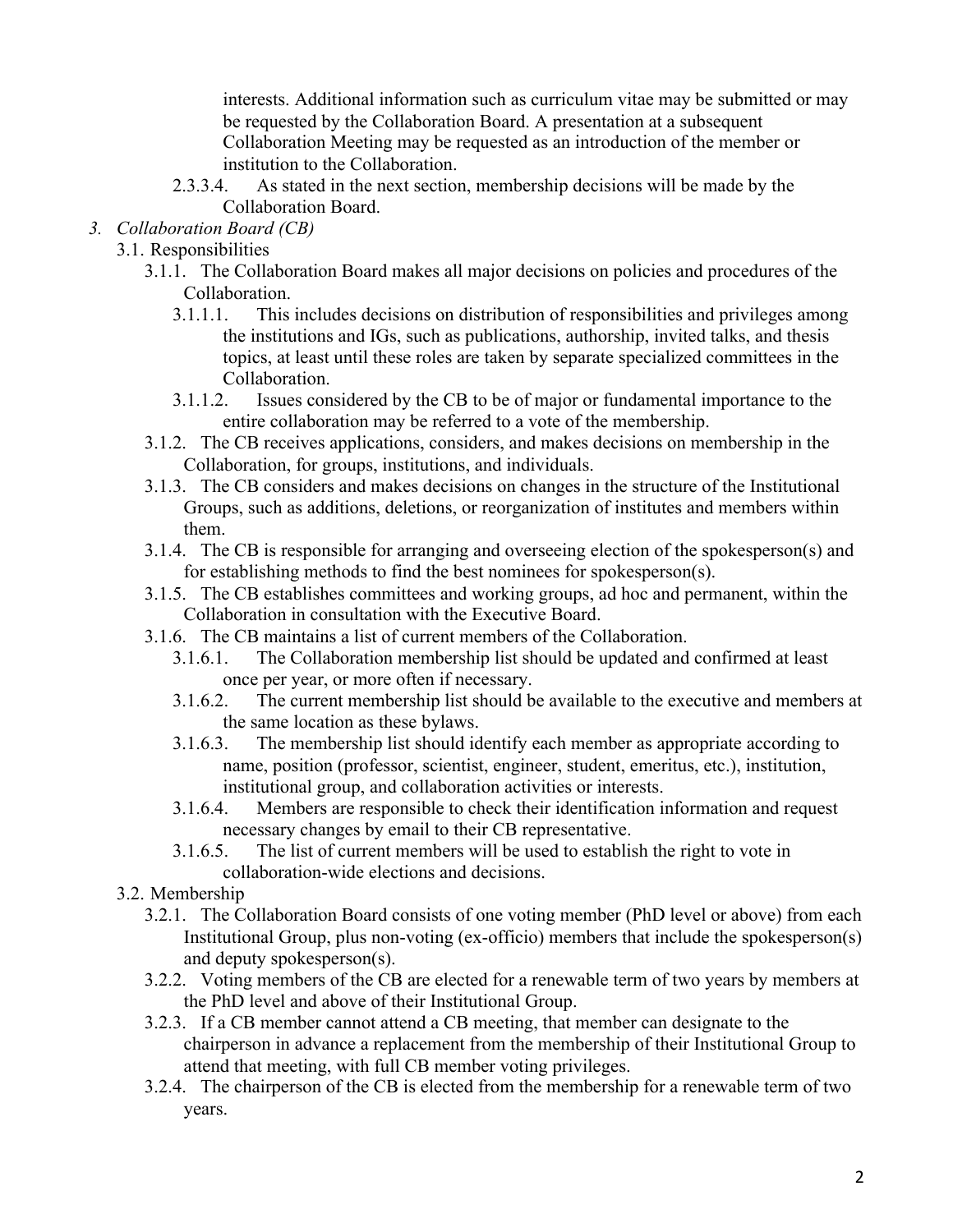- 3.2.4.1. The chairperson determines the agenda of CB meetings by advance consultation with the executive and the CB, or from requests of individual Collaboration members, and arranges for it to be made available to Collaboration members prior to the meeting.
- 3.2.4.2. If absent for a meeting, the chairperson may appoint a co-chair from the membership of the CB to act on his or her behalf.
- 3.2.4.3. The chairperson may appoint a secretary from the general membership to record the discussions and decisions of the CB.
- 3.3. Meetings
	- 3.3.1. The Collaboration Board will meet at each general Collaboration Meeting, normally twice per year.
		- 3.3.1.1. The semi-annual meetings of the CB are open to all members of the Collaboration, space permitting.
		- 3.3.1.2. All reasonable efforts will be made to make the meeting remotely accessible to CB members who cannot attend in person.
	- 3.3.2. Other meetings of the CB may be held, and may be open or in camera. They may be held at the same time as a Collaboration Meeting, or may be arranged as a virtual meeting at a time in between general meetings. Urgent decisions can be made if necessary by emails to the CB mailing list.
	- 3.3.3. A quorum consists of CB members or their designated replacements representing at least two-thirds of the Institutional Groups.
- 3.4. Votes
	- 3.4.1. Each CB member or designated replacement has one vote. No votes can be taken without a quorum.
	- 3.4.2. An attempt will be made to reach a general consensus for any decision to be made, with a vote to be taken only when a consensus is not clear.
	- 3.4.3. Most votes are decided with a simple majority of those present by show of hands.
		- 3.4.3.1. The admission of institutes and members requires a 2/3 majority of those present.
		- 3.4.3.2. Any change or amendment to these bylaws requires a 2/3 majority of those present, followed by approval by vote of the entire collaboration (PhD level and above).
	- 3.4.4. For votes decided by a simple majority, the chairperson will vote only in the event of a tie, and only after attempting to reach a simple majority by discussion and consensus.
	- 3.4.5. For a vote with more than two choices, such as selection of a spokesperson or a slate of spokespersons when more than two candidates or slates have been nominated, the choice with the least votes will be dropped and another election held, until a majority decision is reached.

## *4. Executive Board (EB)*

- 4.1. Responsibilities
	- 4.1.1. The Executive Board will establish scientific priorities of the Collaboration, and provide scientific and technical input to the decision-making process.
	- 4.1.2. The EB will appoint advisory review committees when necessary to provide advice and recommendations for scientific and technical decisions.
	- 4.1.3. Major decisions will be taken only after discussion at a general collaboration meeting, with advance notice of the impending decision and the discussion.
- 4.2. Membership
	- 4.2.1. The EB consists of the spokesperson(s), deputy spokesperson(s), the chair of the CB (ex-officio), and 2 to 3 members elected by the Collaboration Board to provide scientific